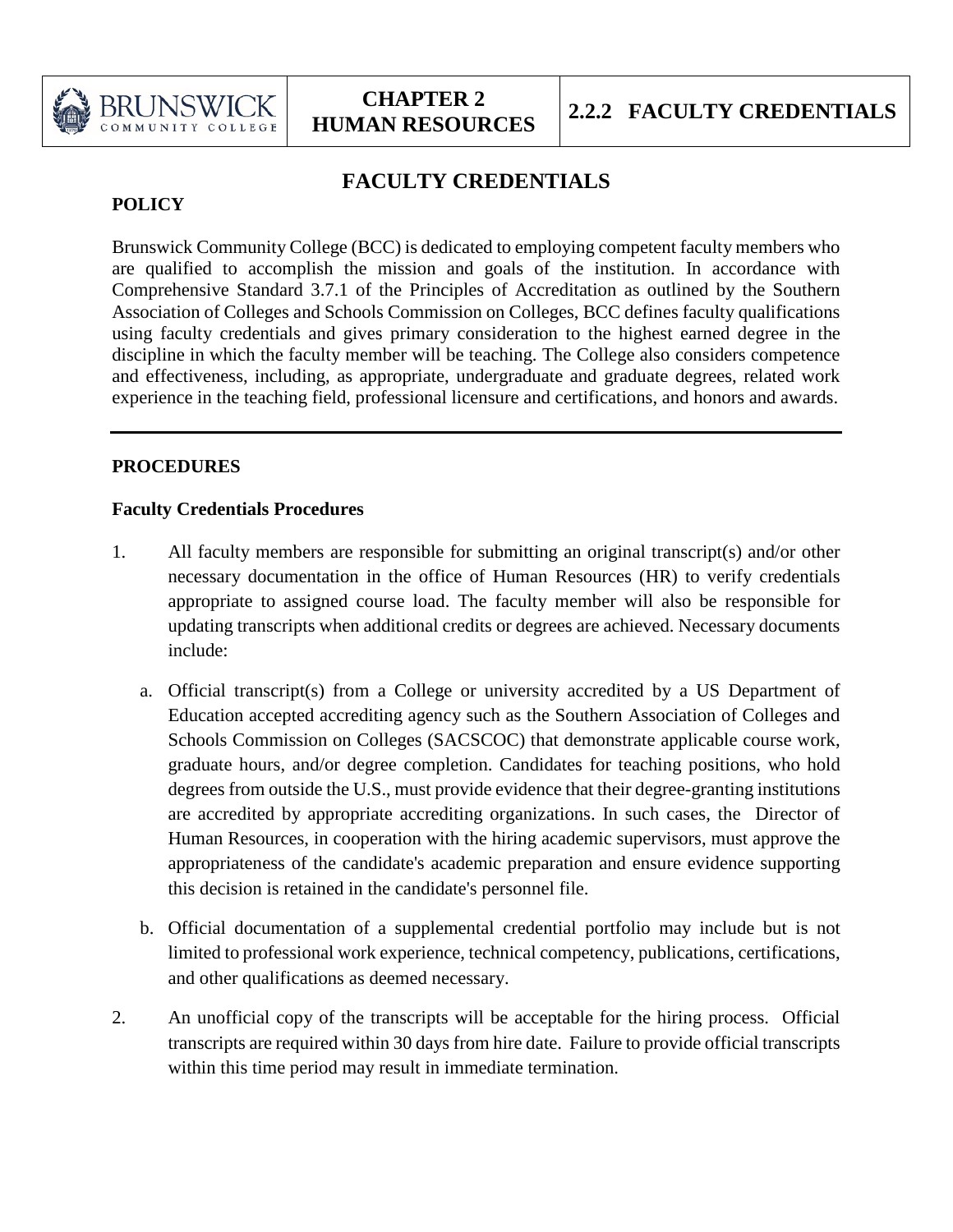

# **CHAPTER 2**

- 3. Prior to a recommendation for a committee interview, the hiring academic supervisors will review faculty credentials to ensure that only qualified candidates are interviewed. Prior to recommending a candidate for hire, the academic supervisor will complete the Faculty Credential Approval Form. This form will be submitted for signatures up through the SACSCOC Liaison/Vice President of Academic and Student Affairs. The Faculty Credential Approval Form must be submitted to Human Resources for all candidates recommended for hire. If the appropriate Dean/Chair/Program Director determines that a review by the Credentials Committee is required, that individual will contact the Vice President of Academic and Student Affairs and request a meeting of the committee. Upon review, if the Credentials Committee supports approving the candidate, a report of the committee will be submitted with the Faculty Credential Approval Form to HR. The Dean/Chair/Program Director of the program involved will be charged with writing the justification and having it approved by the Credentials Committee before the candidate is employed.
- 4. At time of hire for new adjunct faculty, the academic supervisor will review faculty credentials and complete the Faculty Credential Approval Form. This form will be submitted for signatures up through the SACSCOC Liaison/Vice President of Academic and Student Affairs for final approval. Upon approval, the adjunct may be offered the position and a course contract initiated. If the appropriate Dean/Chair/Program Director determines that a review by the Credentials Committee is required, the adjunct should not be offered the position and that academic supervisor will contact the Vice President of Academic and Student Affairs and request a meeting of the committee. Upon review, if the Credentials Committee supports approving the candidate a report of the committee will be submitted with the Faculty Credential Approval Form to HR. The Dean/Chair/Program Director of the program involved will be charged with writing the justification and having it approved by the Credentials Committee before the candidate is employed.
- 5. Requests for existing faculty to teach outside of their approved category(s)/subject will be submitted on the Faculty Credential Approval Form. The form will be submitted by the requesting academic supervisor up through the SACSCOC Liaison/Vice President of Academic and Student Affairs. The request will include an examination of transcripts on file and any updated transcripts or other documents to determine if the faculty member qualifies for additional categories/subject areas. In the event the faculty member does qualify, the Vice President of Academic and Student Services will approve and submit the signed form to HR. If needed, a review of the faculty member by the Credentials Committee can be called.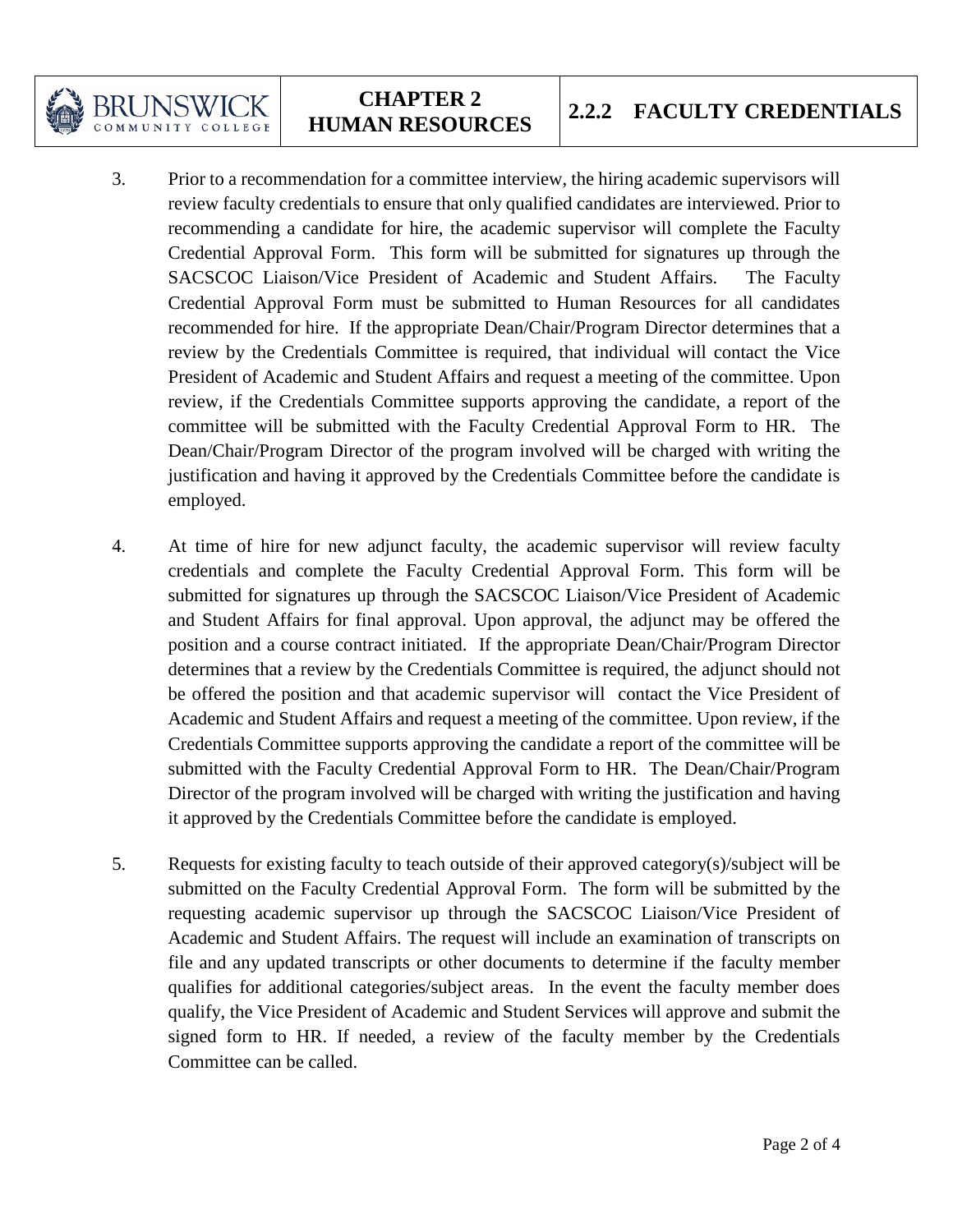

#### **The following guidelines will be used to determine appropriate credentials:**

Category 1: Faculty Teaching University Transfer Courses at the Undergraduate Level (Associate in Arts or Associate in Science Degree)

> Faculty teaching in these courses are required to have a Master's degree in the teaching discipline or a Master's degree with a concentration in the teaching discipline (a minimum of 18 graduate semester hours in the teaching discipline preferred or a concentration of hours in the teaching discipline with significant work-related experience and/or credentials). In cases where a competent candidate does not have these credentials,  $(MA/MS + 18$  hours in the discipline) the Credentials Committee may agree that the candidate is eligible for consideration based on a written justification. The Dean/Chair/Program Director of the program involved will be charged with writing the justification and having it approved by the Credentials Committee before the candidate is employed.

Category 2: Faculty Teaching Associate in Applied Science (AAS) Degree Courses Designed for Transfer to a Baccalaureate Degree

> Faculty teaching in these courses are required to have a Master's degree in the teaching discipline or a Master's degree with a concentration in the teaching discipline (a minimum of 18 graduate semester hours in the teaching discipline preferred or a concentration of hours in the teaching discipline with significant work-related experience and/or credentials). In cases where a competent candidate does not have these credentials,  $(MA/MS + 18$  hours in the field) the Credentials Committee may agree that the candidate is eligible for consideration based on a written justification. The Dean/Chair/Program Director of the program involved will be charged with writing the justification and having it approved by the Credentials Committee before the candidate is employed.

Category 3:Faculty Teaching Associate Degree Courses **Not** Designed for Transfer to the Baccalaureate Degree

> Faculty teaching in these courses are required to have a Bachelor's degree in the teaching discipline or an Associate's degree and demonstrated competencies in the teaching discipline. In cases where a competent candidate does not have these credentials, the Credentials Committee may agree that the candidate is eligible for consideration based on a written justification. The Dean/Chair/Program Director of the program involved will be charged with writing the justification and having it approved by the Credentials Committee before the candidate is employed.

Category 4: Faculty Teaching in Diploma/Certificate Occupational Courses

There are no current SACSCOC-published guidelines related to this category. Faculty teaching in these courses typically have some College or specialized training, with an emphasis on competence gained through work experience. This category includes all of the College's career and technical programs taught at either the diploma or the certificate level (Example: Welding).